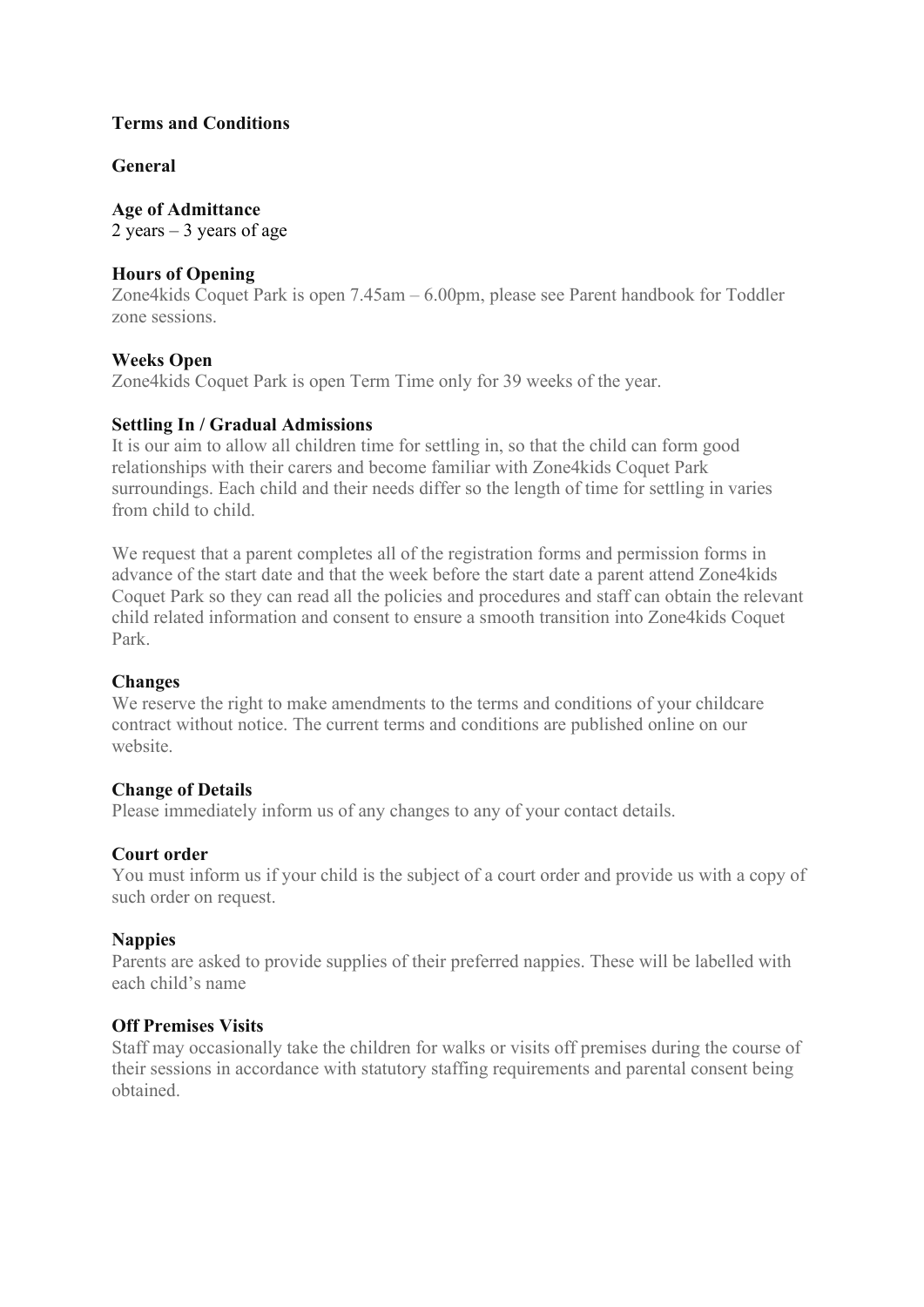#### **Mobile Phone**

To ensure the safety and wellbeing of all children who attend our nurseries we enforce a no personal mobile phone usage within our settings, this includes but not limited to smart watches which can access the camera. Should you be on your personal mobile phone as you arrive at Zone4kids Coquet Park can we please ask that you conclude your phone call before entering the premises and do not use this again until you have left Zone4kids Coquet Park.

## **Equal Opportunities**

We are an equal opportunities organisation, which makes decisions without regard to race, colour, sex, religion, national origin, age, disability, marital status or sex change status or any other factor protected by law.

## **Zone4kids Coquet Park Closure**

If Zone4kids at Coquet Park has to close or we take the decision to close due to events or circumstances which are outside our control, we shall be under no obligation to provide alternative childcare facilities to you. However, we will make every endeavour to offer care at one of our other settings subject to availability.

# **Complaints or Concerns**

Customer satisfaction is of paramount importance to us and any concerns/complaints will be reported to the Area Manager for investigation. We operate a complaints procedure:

Stage 1: Keyworker/Senior member of staff Stage 2: Formal written letter to Zone4kids Coquet Park Manager Stage 3: Formal meeting between parties concerned Stage 4: Company Director Stage 5: If no mutual resolve can be made between Stages 1–4, parents have the right to contact Ofsted (including at any point through the stages)

The full flow chart guide can be found on the parent notice board in the setting.

## **Employment or Solicitation of Staff**

If, during this childcare contract and for a period of 6 months after the termination of this contract, you (directly or indirectly) employ or otherwise engage the services of any member of our staff who has had contact with your child under this contract then you will be liable to pay and you will be invoiced a fee of £2,000.00 as payment to us for recruiting and training a suitable replacement member of staff.

## **Medical**

## **Emergency Treatment**

Any child who attends Zone4kids Coquet Park and has an accident whilst in our care will be given basic first aid treatment by staff. This will include the treatment of minor cuts, bumps or bruises.

Any emergency treatment or medical advice will be permitted unless a parent states in writing otherwise. The Zone4kids Coquet Park does not accept any responsibility for treatment given against parent's wishes if we have not been informed otherwise.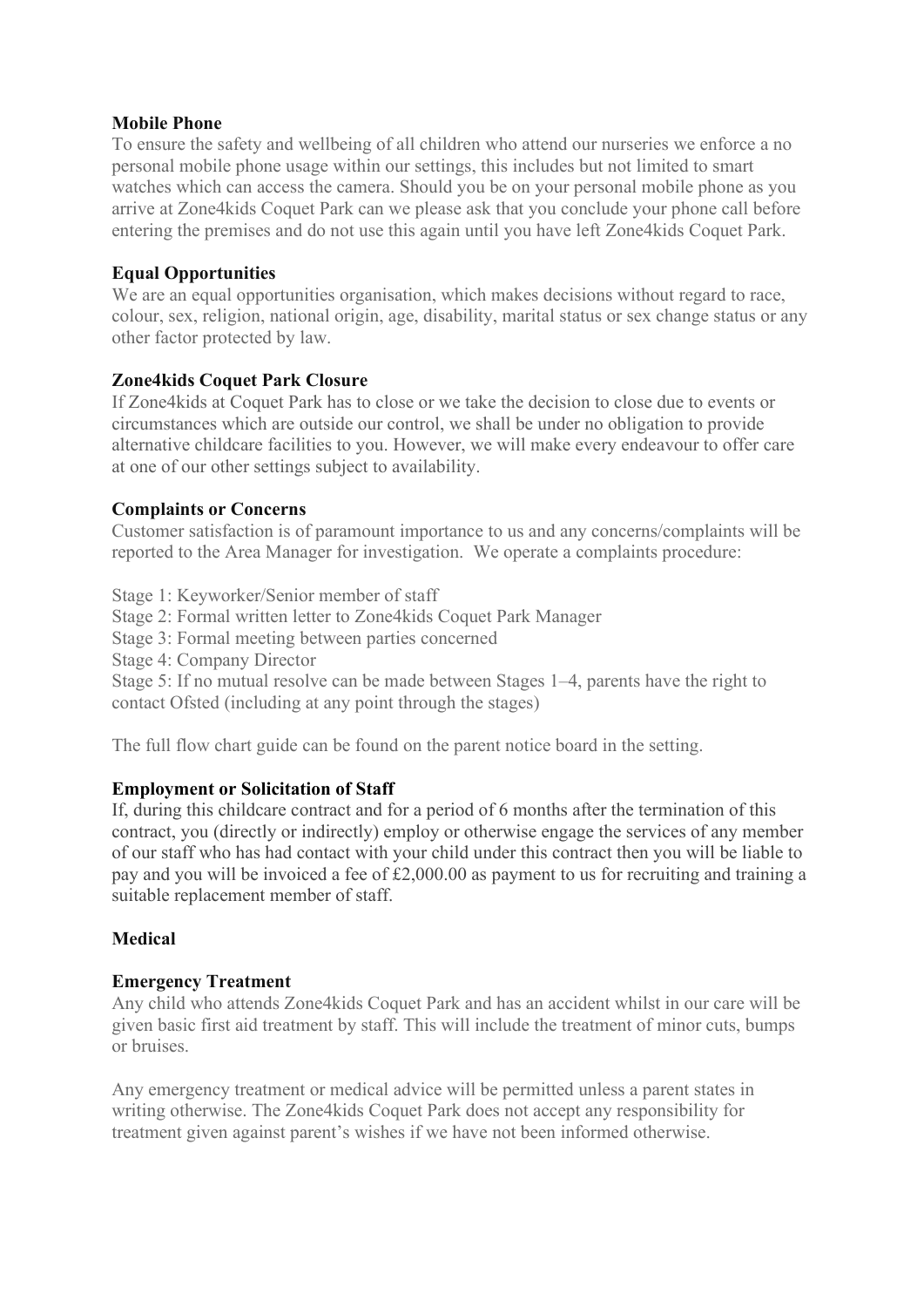## **Accident Book**

All Parents will be informed and required to sign the accident book and accident form. In the case of a more serious accident or incident a child will be taken immediately to the nearest hospital and parents will be informed.

## **Sickness**

Zone4kids Coquet Park will make every effort to notify parents should their child become ill at the Zone4kids Coquet Park. Senior staff reserves the right to remove the child to hospital in an emergency. Please note minimum exclusion periods apply and must be adhered to; our policy and guidelines are available from the Zone4kids Coquet Park Manager.

# **Minimum Exclusion Period for Zone4kids Coquet Park**

Disease / Illness Minimum Exclusion Period When on Antibiotics First two doses to be given at home. Zone4kids Coquet Park will give your child antibiotics only if a medication form is filled out. The medicine must remain in its original bottle with the child's name on, medicine name and dosage instructions. Chickenpox: 5 days from the onset of rash Conjunctivitis: None Diarrhoea: 48 hours after last occurrence Gastroenteritis: Until authorised by Doctor Hand, foot and mouth: None Impetigo: Until lesions are crusted and healed, or 48 hours after commencing antibiotic treatment Infective hepatitis: 7 days from onset of Jaundice (or 7 days after symptom onset if no jaundice) Head lice: None. If lice are found on your child's head then you will be asked to treat the lice. Measles: 4 days from appearance of rash Meningococcal infection: Until recovered from illness Mumps: 5 days after onset of swelling Plantar warts: No exclusion should be treated and covered Poliomyelitis: Until declared free from infection by a doctor Rubella: 4 days from the appearance of the rash Ringworm of Body: Seldom necessary to exclude provided treatment is being given Scabies: Child can return after first treatment Scarlet fever: Child can return 24 hours after commencing appropriate antibiotic treatment Tuberculosis: Until authorised by Doctor Typhoid fever: Until authorised by Doctor Vomiting: 48 hours after last occurrence Whooping Cough: 5 days from commencing antibiotic treatment or 21 days from the onset of illness if no antibiotic treatment

Temperature If your child has a temperature above 37.5\*c and under 39\*c we will contact you to ask permission to administer age appropriate dose of calpol, we will retake your child's temperature within the hour if it hasn't returned to the normal temperature 37.5\*c then we will require you to come and collect your child within 30 minutes. However, if the temperature is above 39\*c we will ring for permission to give calpol but will require you to collect your child

If we fail to contact you, we will contact the named  $2<sup>nd</sup>$  person on your contact list.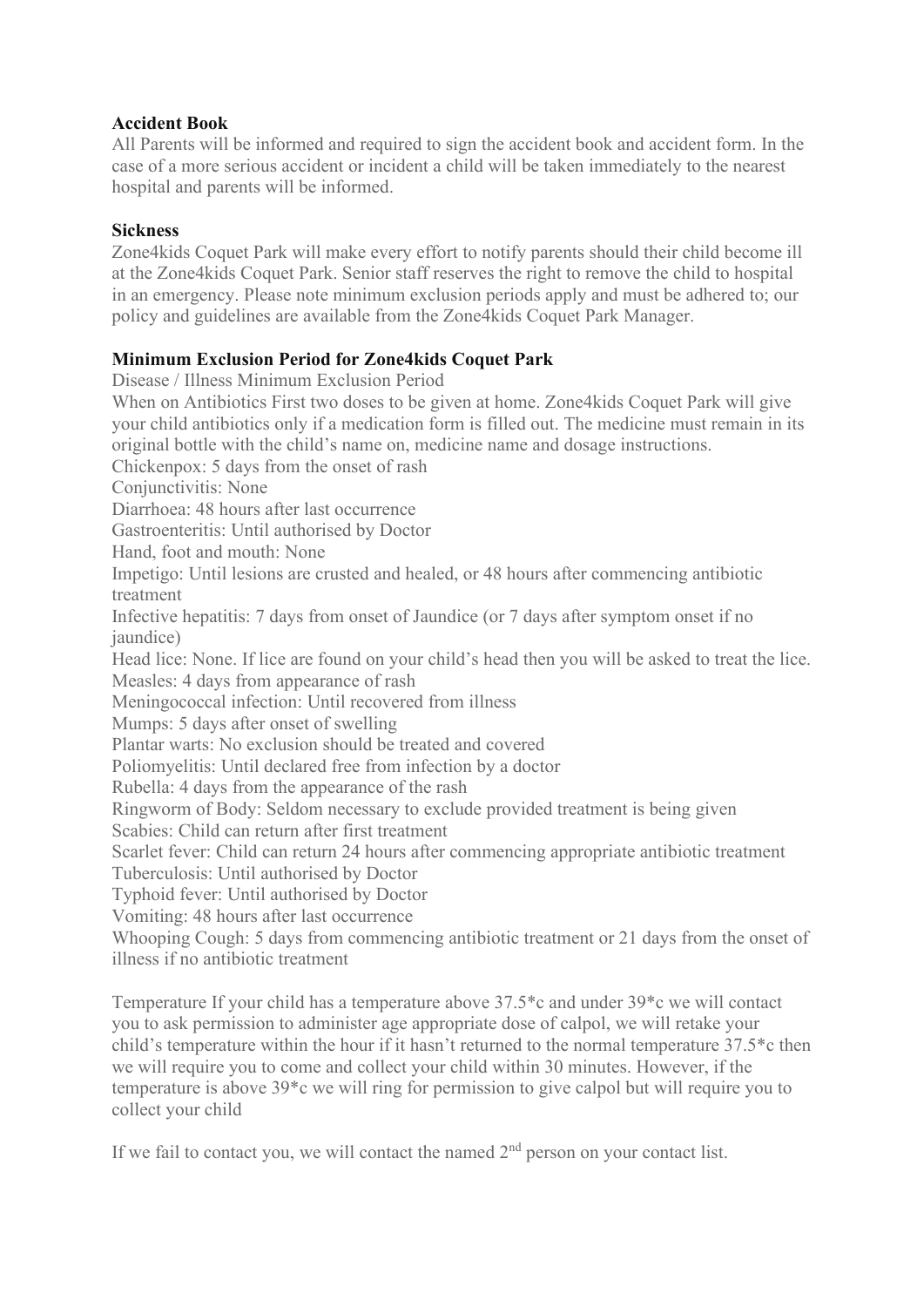Should you be unable to collect, we ask you make arrangements for an alternate named person to collect.

No medication can be given without prior consent, the only exception is calpol for a high temperature.

Zone4kids Coquet Park's exclusion policy is guided by the relevant local Authority. Please inform us immediately if your child is diagnosed with any allergy or intolerance.

# **Child Security and Protection**

#### **Child Protection**

Any child who attends Zone4kids Coquet Park, irrespective of their racial origin, gender, physical or mental impairment, class, religion or cultural background has a right to protection from neglect, physical, sexual or any other abuse and it is our priority to keep children safe from harm whilst in our care.

Zone4kids Coquet Park has a full written policy on Child protection which is available from the Zone4kids Coquet Park Manager.

#### **Arrival of children**

On arrival please be sure your children are put directly into the care of a Zone4kids Coquet Park Staff Member and entered into the attendance register.

#### **Collection of Children**

Children will not be released into the care of anyone other than those named on the childcare registration form unless authorised by the parents personally, by telephone or in writing. If we are not reasonably satisfied that an individual is allowed to collect your child, we will not release your child into their care.

In addition, a personal visit of introduction by the parents, of anyone who will be collecting the child on occasions is encouraged so we are able to confirm their identity.

You are required to inform us immediately if you are unable to collect your child from Zone4kids Coquet Park by the official collection time. All collections must be by an adult over 16 years of age.

#### **Social Services**

It is our obligation to require or seek professional advice or actions from the local social services team if we suspect a child is suffering from harm. We have an obligation to report any instances where we consider that a child may have been neglected or abused to the relevant authorities. We may do so without your consent and/or without informing you.

#### **Behaviour Management**

Zone4kids Coquet Park has a written policy on behaviour management which is available from the Zone4kids Coquet Park Manager.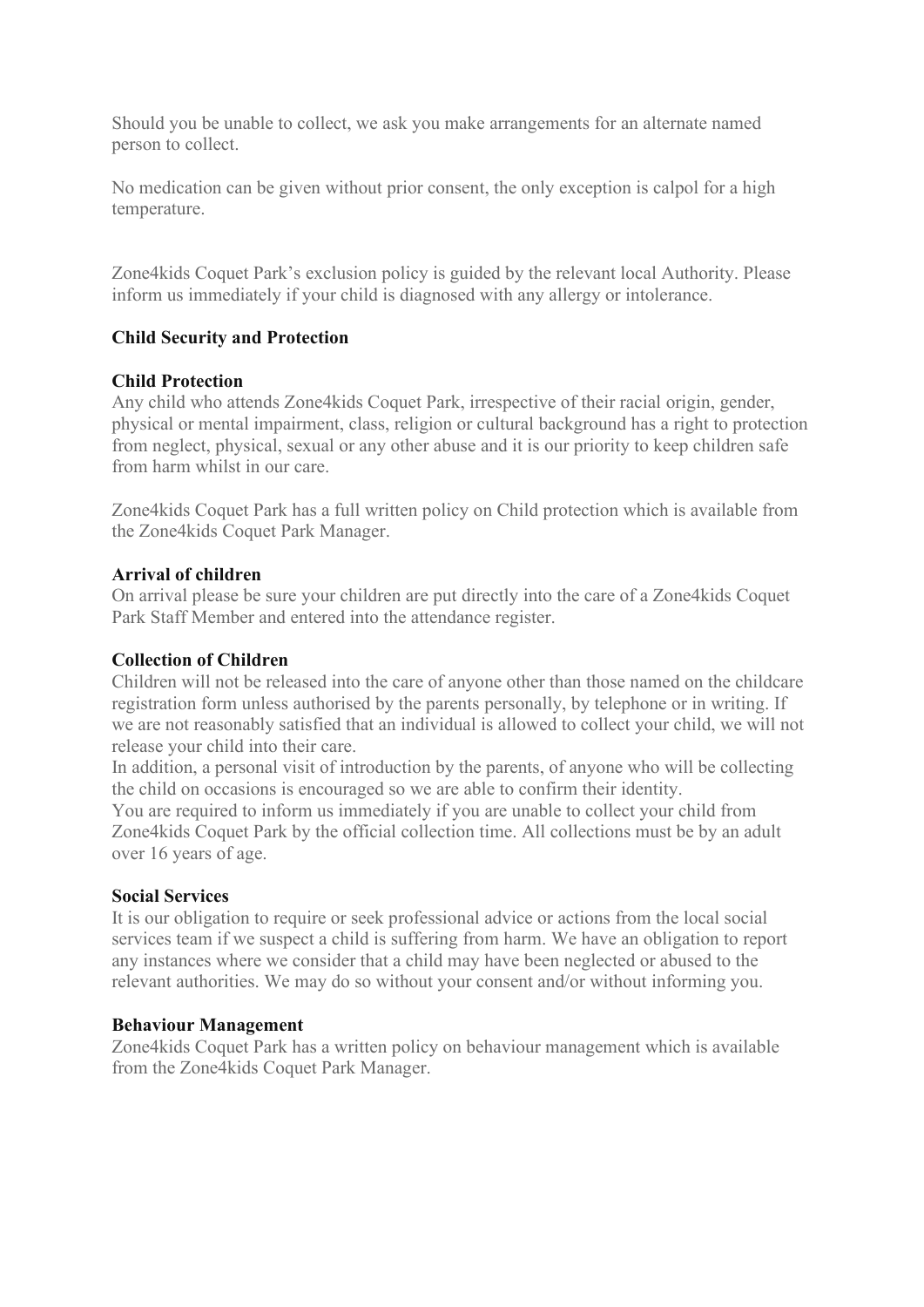# **Property and Premises**

#### **Personal Property**

Zone4kids Coquet Park does not accept responsibility for loss or damage of personal property brought on to the premises by children or parents.

## **Clothing**

Parents are requested to send children in easily washable, clearly labelled clothing which is appropriate to the weather conditions. Please discourage your child from bringing items of value to the Zone4kids Coquet Park. Please provide indoor shoes and a spare set of clothing for your child in case of an accident or the need for change of clothing

## **Food and Drink**

#### **Water**

Fresh drinking water is available to all children throughout the day.

For the older children water is available for them to help themselves when thirsty, this promotes independence and self-help skills. For the younger children water will be available and offered throughout the day alongside designated snack and meal times. All children will be encouraged by the staff to drink water throughout the day as part of our commitment to offering healthy food and drink options.

## **Meals & Snacks**

Children will be provided with drinks and snacks at regular morning and afternoon snack times along with a nutritious, balanced hot meal daily. Menus are displayed on the parents display board; these include age and stage applicable meals and vegetarian options. Where ever possible all special dietary requirements will be catered for. Meals are included in our fees but are now separated as when your child receives 15 hour/30 hour funding the funding does not include any provision for meals which we will continue to charge for separately.

For Health and Safety reasons we do not accept children bringing in their own packed lunch, unless an arrangement with the Manager has been made.

## **Nut Allergy**

As the number of children with nut allergies is increasing with parental support we aim to keep Zone4kids Coquet Park NUT FREE. Parents are requested not to send food or empty food packaging materials into the Zone4kids Coquet Park.

## **Childcare Registration**

## **Confirmation of Your Childcare Place**

We will confirm your childcare place within 7 working days as this is subject to childcare place availability.

#### **Schedule of Fees**

The schedule of fees is available from the Zone4kids Coquet Park Manager. These are reviewed annually, in most case for a September introduction.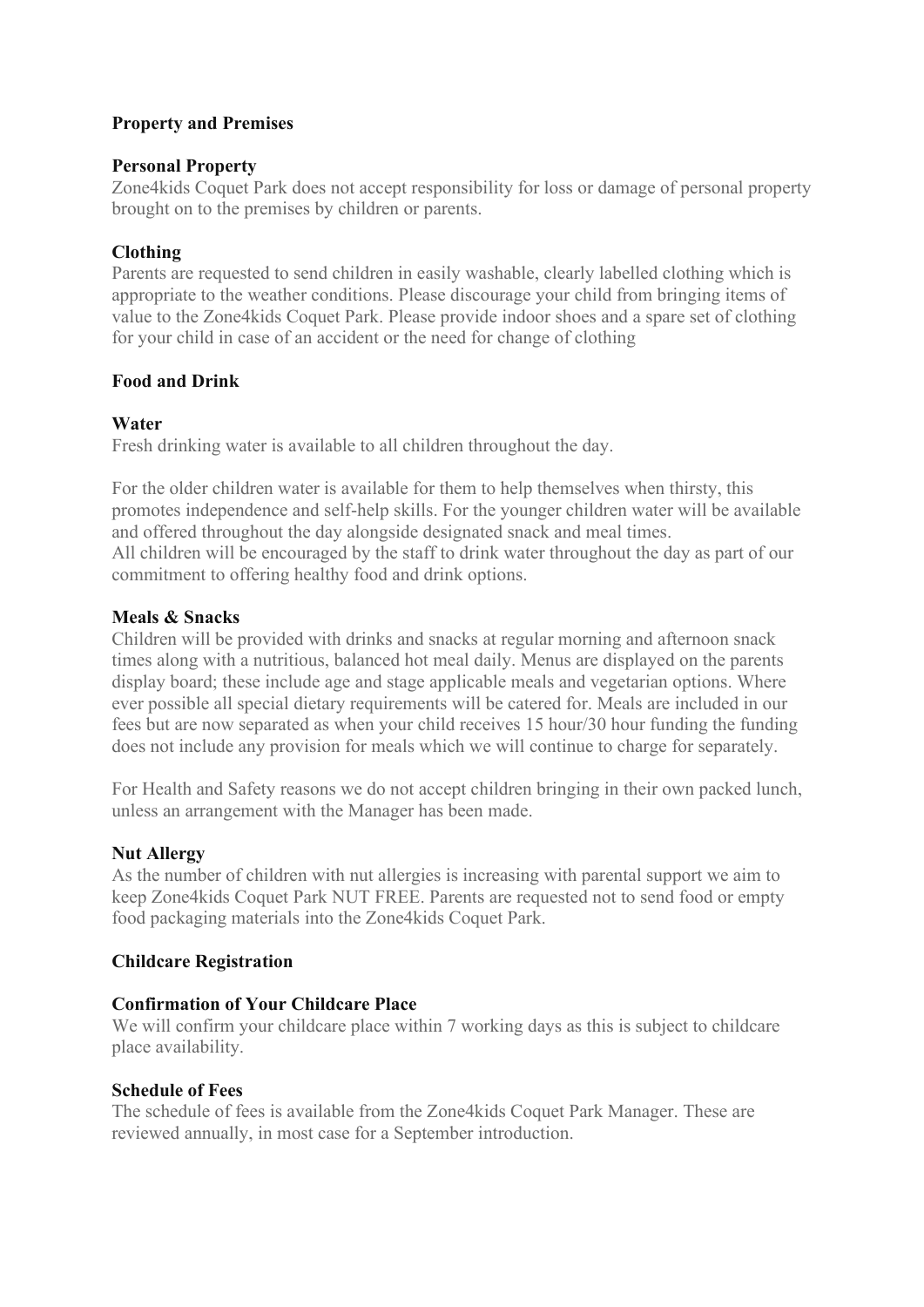#### **Booking Pattern**

Invoice values will change in accordance with the number of days in the month. Your running balance will be available to view on Parent Admin once you have your log on details for Nursery in a Box. When your child leaves Zone4kids, any over payment will be refunded and any under charge will become payable in child's last month at Zone4kids.

Parents on a regular booking pattern take precedence over new, ad hoc or intermittent user of Zone4kids.

## **Additional Hours & Extra days**

Should you require additional hours or extra days, then the appropriate charge will apply. Places are limited and subject to availability.

## **Change of Booking Pattern**

To amend your booking pattern, we require one month's notice, but we will endeavour to make the change sooner if required, subject to availability.

Should insufficient notice be given then you will be invoiced for the full childcare fee's for one months notice from the date of any changes as if the hours had not decreased.

# **Booking & Cancellations for Toddler Zone and wrap around**

In order to guarantee your childcare provision for Breakfast & Afterschool club and to ensure your childcare needs can be met, parents/carers are required to complete a booking form with their required sessions.

Parents on a regular booking pattern take precedence over new or ad hoc / intermittent users of Zone4kids.

Please note we follow North Tyneside Schools admission policy, for more information, please follow the link<http://my.northtynside.gov.uk/category/129/school-admissions>

## **Cancellations, Sickness & No shows**

Fees for periods of absence including holidays & sickness, are charged in full and are not transferable, as the child's place is kept open and staff and associated costs continue to accumulate and be met by Zone4kids

## **Extra-curriculum clubs**

We appreciate that the children will attend extra-curriculum clubs which take place afterschool but in order to hold your place, you will be charged 50% of the session your child will be absent from if you pick your child up from the extra-curricular club. Normal charges will apply if you still require the staff to collect the children when the club has finished.